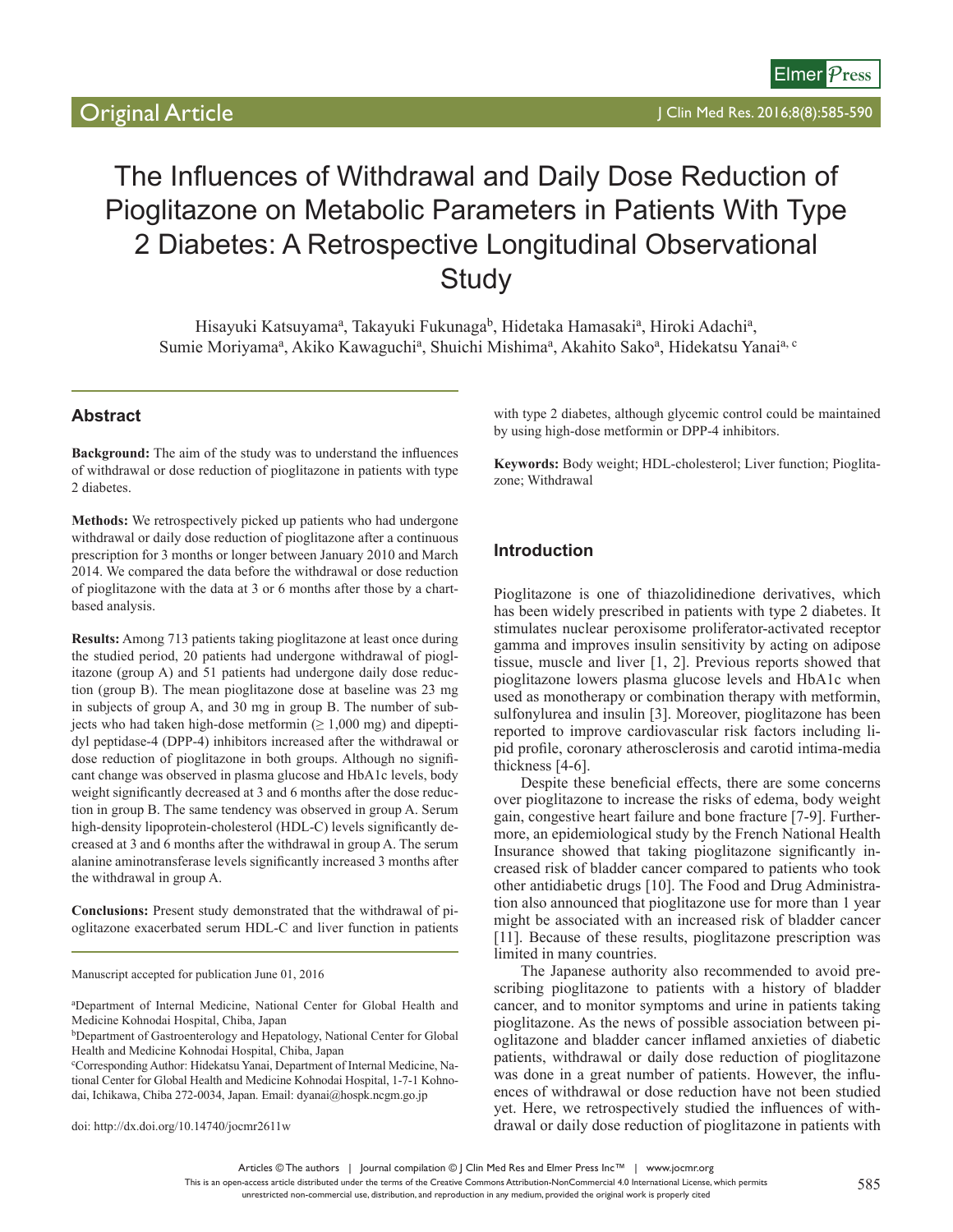|  | <b>Table 1.</b> Baseline Characteristics of the Study Subjects Who |  |  |
|--|--------------------------------------------------------------------|--|--|
|  | Had Undergone the Withdrawal of Pioglitazone ( $n = 20$ )          |  |  |

| Age                             | $68 \pm 12$     |
|---------------------------------|-----------------|
| Sex (male/female)               | 13/7            |
| Body height (cm)                | $157 \pm 10$    |
| Body weight (kg)                | $73.1 \pm 12.2$ |
| Body mass index $(kg/m2)$       | $28.5 \pm 3.5$  |
| Plasma glucose $(mg/dL)$        | $172 \pm 63$    |
| Hemoglobin A1 $c$ (%)           | $6.9 \pm 0.9$   |
| Daily dose of pioglitazone (mg) | $23 \pm 10$     |

type 2 diabetes.

# **Methods**

#### **Patients studied and data collection**

This study was approval by the Institutional Ethics Committee in National Center for Global Health and Medicine (NCGM-G-001668), and was also performed in accordance with the Declaration of Helsinki. This study was registered with the University Hospital Medical Information Network (UMIN) clinical trials registry, number UMIN 000018104.

We selected patients with type 2 diabetes, who had undergone withdrawal or daily dose reduction of pioglitazone after a continuous prescription for 3 months or longer between January 2010 and March 2014, by using the clinical research database system at the National Center for Global Health and Medicine Kohnodai Hospital. We divided subjects into two groups: group A: patients who had undergone withdrawal of pioglitazone; group B: patients who had undergone dose reduction of pioglitazone.

We collected and compared the data before the withdrawal or dose reduction of pioglitazone with the data at 3 and 6 months after the withdrawal or dose reduction based on medical charts. Collected data include body weight, blood pressure, plasma glucose, HbA1c, serum low-density lipoprotein-cholesterol (LDL-C), triglyceride (TG), high-density **Table 2.** Baseline Characteristics of the Study Subjects Who Had Undergone the Daily Dose Reduction of Pioglitazone (n  $= 51$ 

| Age                             | $63 \pm 12$     |
|---------------------------------|-----------------|
| Sex (male/female)               | 29/22           |
| Body height (cm)                | $163 \pm 9$     |
| Body weight (kg)                | $72.5 \pm 20.5$ |
| Body mass index $(kg/m2)$       | $27.7 \pm 5.8$  |
| Plasma glucose $(mg/dL)$        | $163 \pm 66$    |
| Hemoglobin A1 $c$ (%)           | $7.2 \pm 1.3$   |
| Daily dose of pioglitazone (mg) | $30 \pm 10$     |

lipoprotein-cholesterol (HDL-C), aspartate aminotransferase (AST), alanine aminotransferase (ALT) and creatinine which were measured almost at the same time point before, 3 and 6 months after the withdrawal or dose reduction of pioglitazone.

## **Statistical analysis**

Comparison of the variables determined before and after was analyzed by a paired Student's *t*-test. All data were expressed as mean  $\pm$  SD. P < 0.05 was considered to be statistically significant.

# **Results**

We found 713 patients who had taken pioglitazone between January 2010 and March 2014. After a continuous prescription of pioglitazone for 3 months or longer, pioglitazone was withdrawn in 20 patients (group A), and the daily dose of pioglitazone was reduced in 51 patients (group B).

Tables 1 and 2 show the baseline characteristics of the studied subjects. The mean body mass index (BMI) was 28.5  $kg/m<sup>2</sup>$  in group A and 27.7 kg/m<sup>2</sup> in group B. The mean pioglitazone dose at baseline was 22.5 mg in subjects of group A. In subjects of group B, the mean dose of pioglitazone was 29.6 mg at baseline, 11.9 mg at 3 months, and 11.7 mg at 6 months

**Table 3.** Other Hypoglycemic or Lipid Modifying Agents Which Subjects Had Taken Before and After the Withdrawal of Pioglitazone (n = 20)

| <b>Hypoglycemic and lipid modifying agents</b> | <b>Before withdrawal</b> | 3 months after withdrawal | 6 months after withdrawal |
|------------------------------------------------|--------------------------|---------------------------|---------------------------|
| Metformin                                      | $8(40\%)$                | 9(45%)                    | 9(45%)                    |
| Metformin at high dose ( $\geq 1,000$ mg)      | $0(0\%)$                 | $4(20\%)$                 | $4(20\%)$                 |
| Sulfonylureas                                  | 3(15%)                   | 3(15%)                    | 5(25%)                    |
| Dipeptidyl peptidase-4 inhibitors              | 1(5%)                    | 11(55%)                   | $12(60\%)$                |
| $\alpha$ -glucosidase inhibitors               | 7(35%)                   | $6(30\%)$                 | $6(30\%)$                 |
| Glinides                                       | $0(0\%)$                 | $0(0\%)$                  | $0(0\%)$                  |
| Insulin                                        | $2(10\%)$                | $2(10\%)$                 | $2(10\%)$                 |
| <b>Statins</b>                                 | $6(30\%)$                | $6(30\%)$                 | $6(30\%)$                 |
| Fibrates                                       | 1(5%)                    | $0(0\%)$                  | $0(0\%)$                  |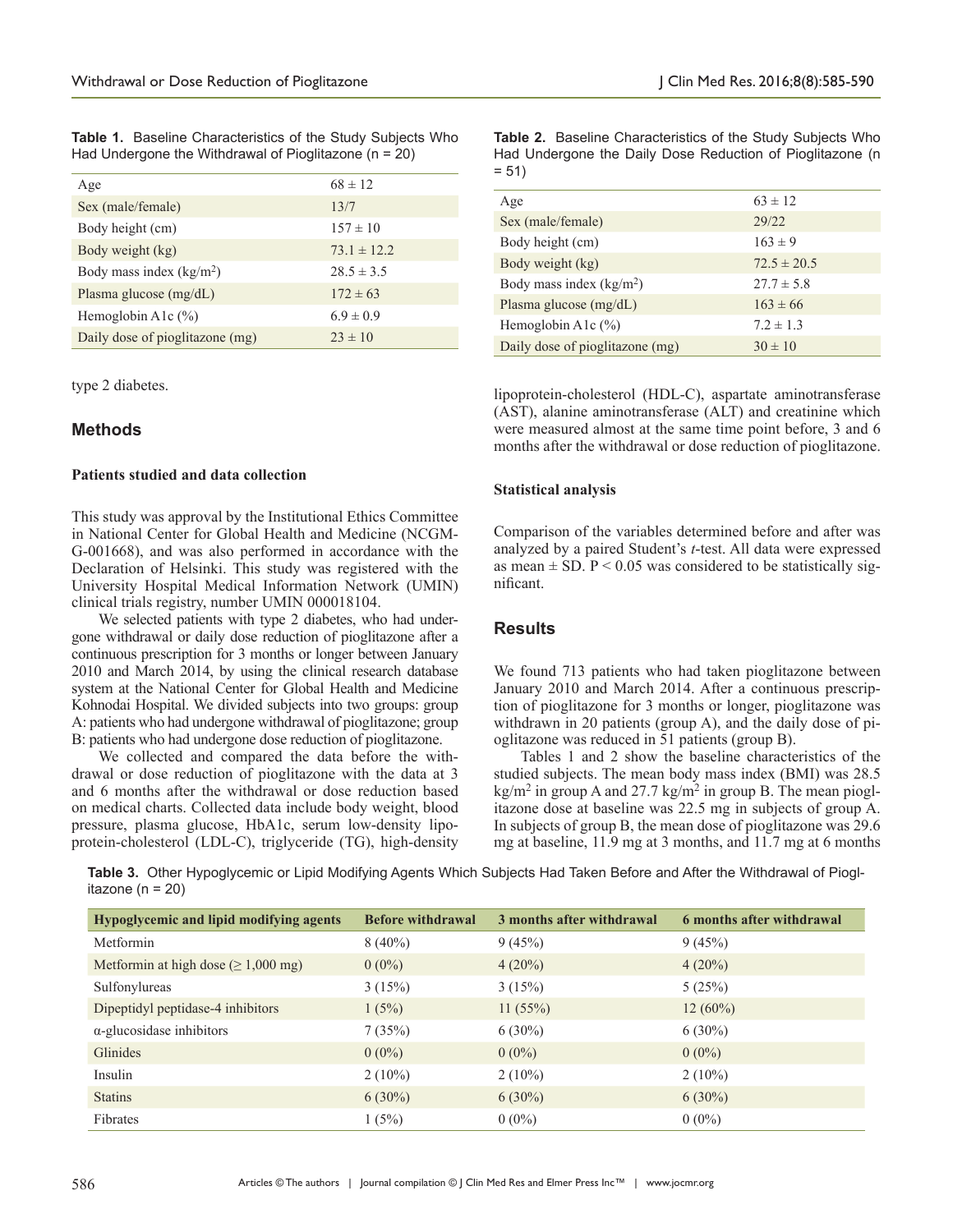**Table 4.** Other Hypoglycemic or Lipid Modifying Agents Which Subjects Had Taken Before and After the Daily Dose Reduction of Pioglitazone (n = 51)

| <b>Hypoglycemic and lipid modifying agents</b> | <b>Before reduction</b> | 3 months after reduction | 6 months after reduction |
|------------------------------------------------|-------------------------|--------------------------|--------------------------|
| Metformin                                      | 29(57%)                 | 32(63%)                  | 33(65%)                  |
| Metformin at high dose ( $\geq 1,000$ mg)      | 15(29%)                 | 21(41%)                  | 25(49%)                  |
| Sulfonylureas                                  | 15(29%)                 | 14(27%)                  | 14(27%)                  |
| Dipeptidyl peptidase-4 inhibitors              | 19(37%)                 | 24(47%)                  | 24(47%)                  |
| $\alpha$ -glucosidase inhibitors               | $26(51\%)$              | 24(47%)                  | 25(49%)                  |
| Glinides                                       | 3(6%)                   | 6(12%)                   | 6(12%)                   |
| Insulin                                        | 3(6%)                   | 3(6%)                    | 4(8%)                    |
| <b>Statins</b>                                 | $26(51\%)$              | 28(55%)                  | 29(57%)                  |
| Fibrates                                       | $1(2\%)$                | $1(2\%)$                 | $1(2\%)$                 |

#### after the dose reduction.

Other hypoglycemic or lipid modifying agents which subjects had taken before and after the withdrawal or dose reduction of pioglitazone are shown in Tables 3 and 4. The number of subjects who had taken high-dose metformin ( $\geq 1,000$  mg) and dipeptidyl peptidase-4 (DPP-4) inhibitors increased after the withdrawal or dose reduction of pioglitazone in both groups.

Changes of clinical parameters after the withdrawal or daily dose reduction are shown in Tables 5 and 6 (group A) and Tables 7 and 8 (group B). Although no significant change was observed in plasma glucose and HbA1c levels in both groups, body weight significantly decreased at 3 and 6 months after the daily dose reduction in group B. The same tendency was observed in group A. Serum HDL-C levels significantly decreased at 3 and 6 months after the withdrawal in group A. Moreover, serum ALT levels significantly increased 3 months after the withdrawal of pioglitazone in group A. However, there were no significant changes in lipid profile and aminotransferases in group B.

## **Discussion**

Present study evaluated the influences of withdrawal or daily

dose reduction of pioglitazone, and demonstrated that serum HDL-C was exacerbated after the withdrawal, whereas plasma glucose and HbA1c levels did not significantly change after the withdrawal or daily dose reduction.

In various studies, pioglitazone has been reported to improve not only glycemic control and insulin resistance, but also lipid profile [3, 4, 12]. Nevertheless, the number of reports about the influences of withdrawal of pioglitazone in patients is very limited. Iwase et al evaluated the effects of withdrawal of pioglitazone after 3-month treatment in 49 Japanese patients with type 2 diabetes, and revealed that plasma glucose, homeostatic model assessment insulin resistance (HOMA-IR), fasting serum TG and HDL-C returned to the levels before the pioglitazone treatment started [13]. In the retrospective cohort study, significant decreases in body weight and serum HDL-C levels were observed after 10 months of the pioglitazone withdrawal [14]. These results were consistent with our data. No significant change was observed in serum TG levels in our study. Our study was based on the retrospective analysis and blood samples were taken in the post-prandial state in some patients, which might affect our results.

Several studies reported that administration of pioglitazone reduced steatosis and inflammation in liver in patients with non-alcoholic steatohepatitis (NASH) and type 2 diabetes [15, 16]. Moreover, it was reported that stopping pioglitazone

**Table 5.** Changes of Clinical Parameters 3 Months After the Withdrawal of Pioglitazone

|                                   | $\mathbf n$ | <b>Before withdrawal</b> | 3 months after withdrawal | <b>P</b> values |
|-----------------------------------|-------------|--------------------------|---------------------------|-----------------|
| Body weight (kg)                  | 6           | $72.2 \pm 13.8$          | $70.0 \pm 14.0$           | 0.193           |
| Plasma glucose (mg/dL)            | 17          | $172 \pm 66$             | $142 \pm 49$              | 0.184           |
| Hemoglobin A1 $c$ (%)             | 14          | $6.7 \pm 0.9$            | $6.7 \pm 0.7$             | 0.790           |
| HDL-cholesterol (mg/dL)           | 17          | $53 \pm 16$              | $48 \pm 16$               | 0.004           |
| $LDL$ -cholesterol $(mg/dL)$      | 14          | $91 \pm 26$              | $88 \pm 19$               | 0.608           |
| Triglyceride $(mg/dL)$            | 18          | $166 \pm 123$            | $137 \pm 69$              | 0.336           |
| Aspartate aminotransferase (IU/L) | 18          | $22 \pm 8$               | $24 \pm 9$                | 0.193           |
| Alanine aminotransferase (IU/L)   | 18          | $19 \pm 11$              | $24 \pm 14$               | 0.008           |
| Creatinine $(mg/dL)$              | 18          | $0.86 \pm 0.21$          | $0.84 \pm 0.22$           | 0.663           |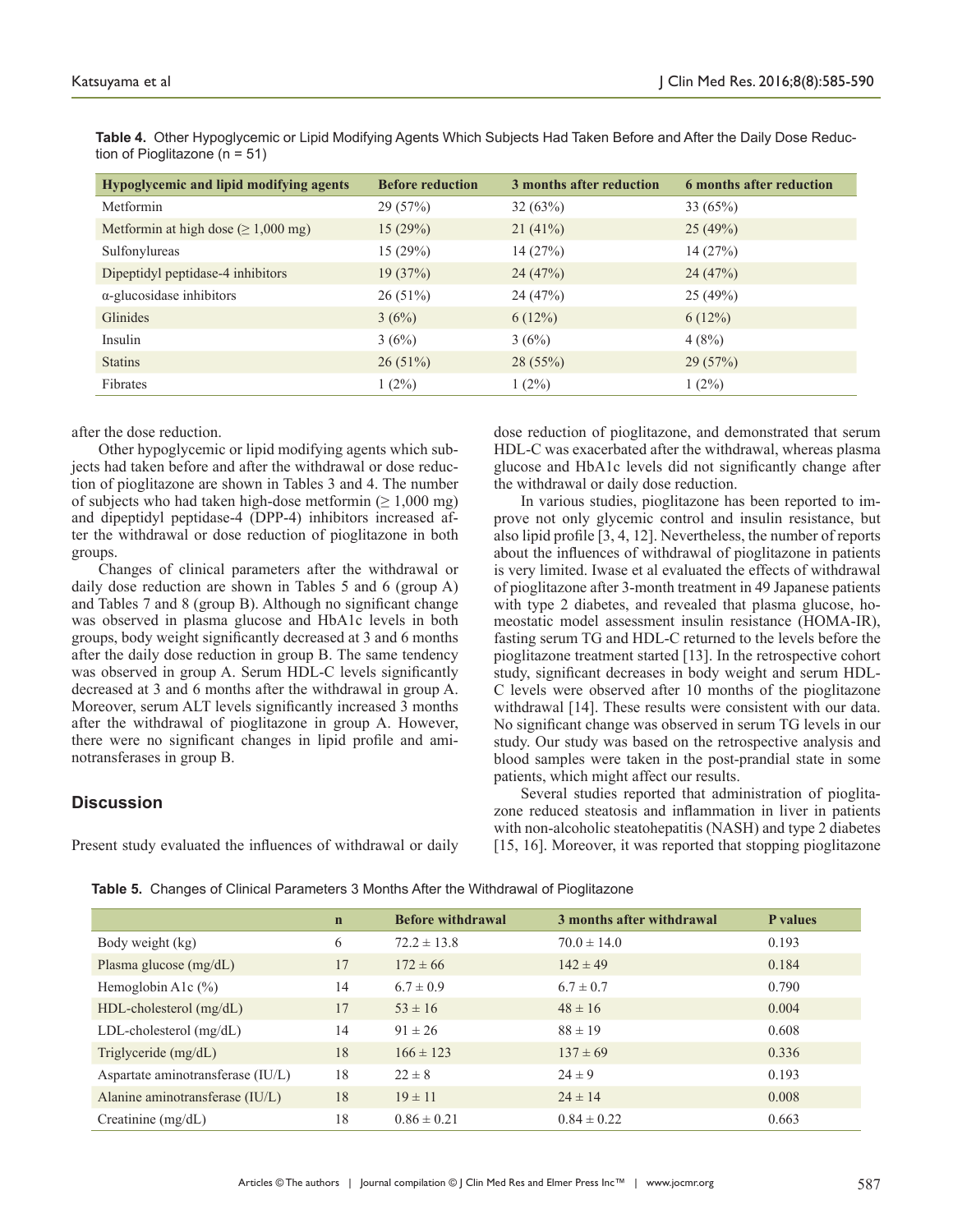|                                   | $\mathbf n$ | <b>Before withdrawal</b> | 6 months after withdrawal | <b>P</b> values |
|-----------------------------------|-------------|--------------------------|---------------------------|-----------------|
| Body weight (kg)                  | 10          | $73.5 \pm 12.8$          | $71.4 \pm 12.4$           | 0.101           |
| Plasma glucose (mg/dL)            | 17          | $172 \pm 66$             | $158 \pm 62$              | 0.421           |
| Hemoglobin A1 $c$ (%)             | 14          | $6.7 \pm 1.0$            | $6.7 \pm 0.8$             | 0.849           |
| HDL-cholesterol (mg/dL)           | 17          | $53 \pm 16$              | $48 \pm 15$               | 0.006           |
| $LDL$ -cholesterol $(mg/dL)$      | 14          | $91 \pm 26$              | $86 \pm 20$               | 0.603           |
| Triglyceride (mg/dL)              | 17          | $160 \pm 124$            | $133 \pm 71$              | 0.304           |
| Aspartate aminotransferase (IU/L) | 18          | $22 \pm 8$               | $23 \pm 9$                | 0.759           |
| Alanine aminotransferase (IU/L)   | 18          | $19 \pm 11$              | $21 \pm 16$               | 0.318           |
| Creatinine $(mg/dL)$              | 18          | $0.86 \pm 0.21$          | $0.84 \pm 0.20$           | 0.659           |

**Table 6.** Changes of Clinical Parameters 6 Months After the Withdrawal of Pioglitazone

|  |  |  |  |  | Table 7. Changes of Clinical Parameters 3 Months After the Daily Dose Reduction of Pioglitazone |
|--|--|--|--|--|-------------------------------------------------------------------------------------------------|
|--|--|--|--|--|-------------------------------------------------------------------------------------------------|

|                                   | $\mathbf n$ | <b>Before dose reduction</b> | 3 months after dose reduction | <b>P</b> values |
|-----------------------------------|-------------|------------------------------|-------------------------------|-----------------|
| Body weight (kg)                  | 34          | $75.0 \pm 2.10$              | $74.1 \pm 20.1$               | 0.030           |
| Plasma glucose (mg/dL)            | 41          | $162 \pm 69$                 | $150 \pm 57$                  | 0.144           |
| Hemoglobin A1 $c$ (%)             | 35          | $7.2 \pm 1.3$                | $7.3 \pm 1.5$                 | 0.245           |
| HDL-cholesterol (mg/dL)           | 41          | $54 \pm 16$                  | $55 \pm 16$                   | 0.411           |
| $LDL$ -cholesterol $(mg/dL)$      | 26          | $99 \pm 21$                  | $103 \pm 27$                  | 0.427           |
| Triglyceride (mg/dL)              | 41          | $155 \pm 141$                | $137 \pm 107$                 | 0.217           |
| Aspartate aminotransferase (IU/L) | 42          | $27 \pm 18$                  | $26 \pm 12$                   | 0.716           |
| Alanine aminotransferase (IU/L)   | 42          | $27 \pm 23$                  | $26 \pm 18$                   | 0.713           |
| Creatinine $(mg/dL)$              | 41          | $0.76 \pm 0.25$              | $0.75 \pm 0.23$               | 0.480           |

after 48-week treatment was associated with subsequent elevation in serum ALT levels, increase in total hepatic fat, and significant worsening of parenchymal inflammation and steatosis in patients with NASH [17]. A significant increase of serum ALT levels was also observed at 3 months after the withdrawal in present study. However, there was no significant change in serum ALT levels 6 months after the withdrawal. The reason was uncertain, but the limited number of subjects might be involved in the results.

Although no significant change was observed in plasma

glucose and HbA1c levels in present study, the increase of plasma glucose levels after the withdrawal of pioglitazone was reported [13]. Morgan et al also reported that the glucose control worsened after the withdrawal of rosiglitazone, one of the thiazolidinediones [18]. In our study, the patients who had taken high-dose metformin or DPP-4 inhibitors increased. The intensification of treatment might contribute to keep their glycemic control.

In the previous study, 90 patients with type 2 diabetes were randomized to three groups: 7.5 mg/day, 15 mg/day and

|  |  |  |  | Table 8. Changes of Clinical Parameters 6 Months After the Daily Dose Reduction of Pioglitazone |
|--|--|--|--|-------------------------------------------------------------------------------------------------|
|--|--|--|--|-------------------------------------------------------------------------------------------------|

|                                   | $\mathbf n$ | <b>Before dose reduction</b> | 6 months after dose reduction | <b>P</b> values |
|-----------------------------------|-------------|------------------------------|-------------------------------|-----------------|
| Body weight (kg)                  | 27          | $77.6 \pm 21.5$              | $76.3 \pm 20.9$               | 0.015           |
| Plasma glucose $(mg/dL)$          | 39          | $161 \pm 71$                 | $163 \pm 60$                  | 0.823           |
| Hemoglobin A1 $c$ (%)             | 35          | $7.3 \pm 1.5$                | $7.4 \pm 1.3$                 | 0.470           |
| $HDL$ -cholesterol (mg/dL)        | 39          | $54 \pm 16$                  | $54 \pm 14$                   | 0.744           |
| $LDL$ -cholesterol $(mg/dL)$      | 24          | $97 \pm 23$                  | $101 \pm 23$                  | 0.366           |
| Triglyceride (mg/dL)              | 39          | $148 \pm 142$                | $149 \pm 128$                 | 0.932           |
| Aspartate aminotransferase (IU/L) | 39          | $26 \pm 19$                  | $24 \pm 7$                    | 0.272           |
| Alanine aminotransferase (IU/L)   | 38          | $27 \pm 23$                  | $25 \pm 12$                   | 0.457           |
| Creatinine $(mg/dL)$              | 39          | $0.76 \pm 0.25$              | $0.76 \pm 0.25$               | 0.966           |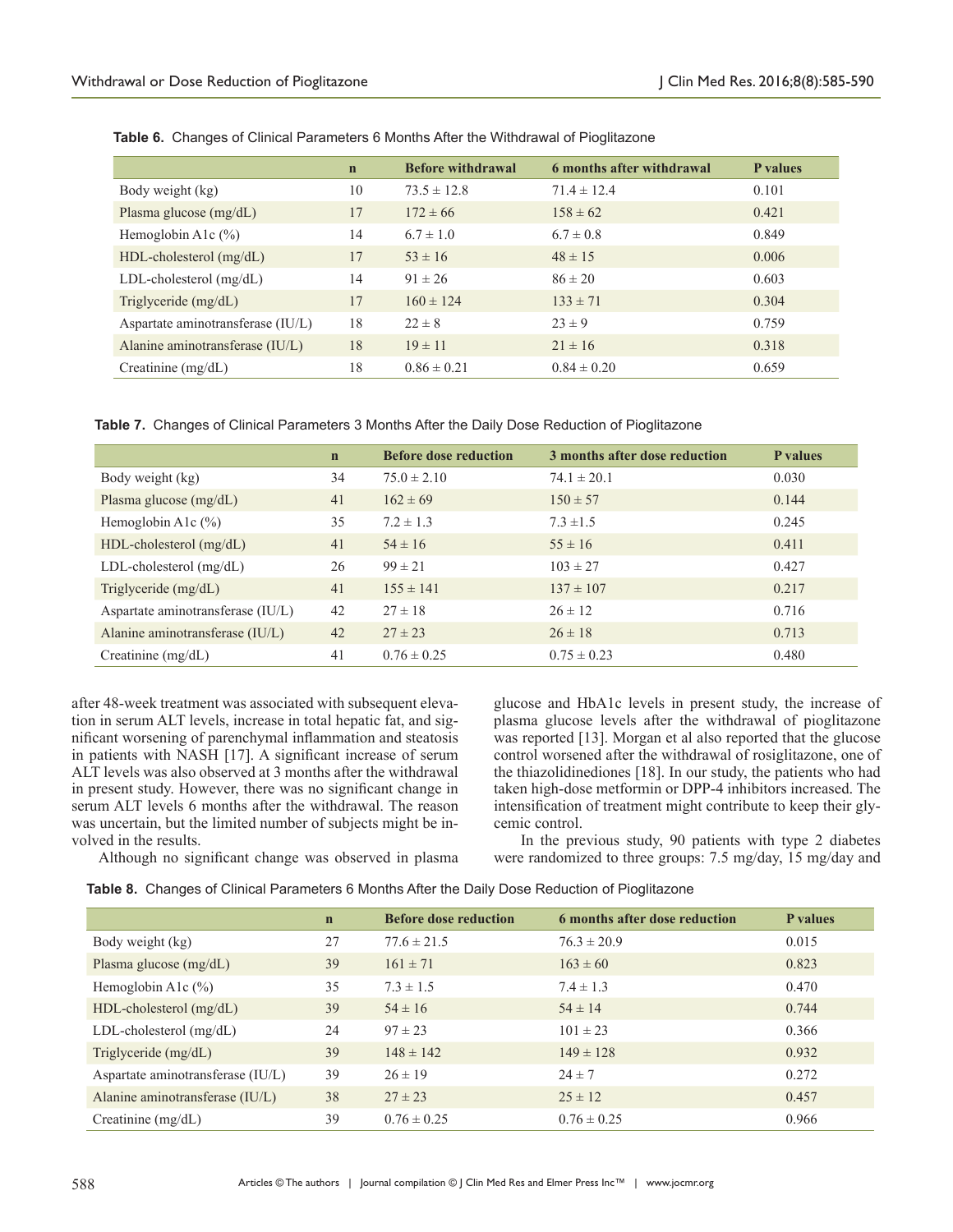30 mg/day as add-on therapy to metformin and/or sulfonylureas [19]. All three groups showed a significant reduction in HbA1c, C-peptide levels, HOMA-IR, TG and a significant increase in HDL-C [19]. The 15- and 30-mg pioglitazone groups showed a significant increase in body weight which was not seen in the low-dose (7.5 mg/day) pioglitazone group, and there were no significant differences in any other parameters [19]. In our study, the pioglitazone dose reduction also reduced body weight, however, did not have an influence on any other metabolic parameters. Collectively, a low-dose pioglitazone may improve metabolic parameters without increasing body weight.

The present study has several limitations. First, other hypoglycemic agents, food intake and/or exercise might have an influence on the study results. Second, there were data lacking especially in BMI and body weight. Third, the number of studied subjects was small. Further studies, preferably with larger numbers of subjects, will be needed.

## **Conclusion**

Our study suggested that the withdrawal of pioglitazone exacerbates serum lipid profile and liver function in patients with type 2 diabetes, although the glycemic control could be maintained by using high-dose metformin or DPP-4 inhibitors.

# **Author Contributions**

HK and HY designed the research, collected and analyzed data, and wrote the paper. TF collected and analyzed data, and wrote the paper. HH, HA, SM, AK, SM and AS collected and analyzed data. All authors read and approved the final paper.

# **Competing Interests**

The authors declare that they have no conflicts of interest concerning this article.

# **Funding**

This work was supported in part by Grants-in-Aid for Research from the National Center for Global Health and Medicine (26-112).

# **References**

- 1. Yki-Jarvinen H. Thiazolidinediones. N Engl J Med. 2004;351(11):1106-1118.
- 2. Kadowaki T, Yamauchi T, Kubota N, Hara K, Ueki K, Tobe K. Adiponectin and adiponectin receptors in insulin resistance, diabetes, and the metabolic syndrome. J Clin Invest. 2006;116(7):1784-1792.
- 3. Kawamori R, Kadowaki T, Onji M, Seino Y, Akanuma

Y. Hepatic safety profile and glycemic control of pioglitazone in more than 20,000 patients with type 2 diabetes mellitus: postmarketing surveillance study in Japan. Diabetes Res Clin Pract. 2007;76(2):229-235.

- 4. Goldberg RB, Kendall DM, Deeg MA, Buse JB, Zagar AJ, Pinaire JA, Tan MH, et al. A comparison of lipid and glycemic effects of pioglitazone and rosiglitazone in patients with type 2 diabetes and dyslipidemia. Diabetes Care. 2005;28(7):1547-1554.
- 5. Nissen SE, Nicholls SJ, Wolski K, Nesto R, Kupfer S, Perez A, Jure H, et al. Comparison of pioglitazone vs glimepiride on progression of coronary atherosclerosis in patients with type 2 diabetes: the PERISCOPE randomized controlled trial. JAMA. 2008;299(13):1561- 1573.
- 6. Mazzone T, Meyer PM, Feinstein SB, Davidson MH, Kondos GT, D'Agostino RB, Sr., Perez A, et al. Effect of pioglitazone compared with glimepiride on carotid intima-media thickness in type 2 diabetes: a randomized trial. JAMA. 2006;296(21):2572-2581.
- 7. Charbonnel BH, Matthews DR, Schernthaner G, Hanefeld M, Brunetti P. A long-term comparison of pioglitazone and gliclazide in patients with Type 2 diabetes mellitus: a randomized, double-blind, parallel-group comparison trial. Diabet Med. 2005;22(4):399-405.
- 8. Nesto RW, Bell D, Bonow RO, Fonseca V, Grundy SM, Horton ES, Le Winter M, et al. Thiazolidinedione use, fluid retention, and congestive heart failure: a consensus statement from the American Heart Association and American Diabetes Association. October 7, 2003. Circulation. 2003;108(23):2941-2948.
- 9. Loke YK, Singh S, Furberg CD. Long-term use of thiazolidinediones and fractures in type 2 diabetes: a metaanalysis. CMAJ. 2009;180(1):32-39.
- 10. Neumann A, Weill A, Ricordeau P, Fagot JP, Alla F, Allemand H. Pioglitazone and risk of bladder cancer among diabetic patients in France: a population-based cohort study. Diabetologia. 2012;55(7):1953-1962.
- 11. Lewis JD, Ferrara A, Peng T, Hedderson M, Bilker WB, Quesenberry CP, Jr., Vaughn DJ, et al. Risk of bladder cancer among diabetic patients treated with pioglitazone: interim report of a longitudinal cohort study. Diabetes Care. 2011;34(4):916-922.
- 12. Aronoff S, Rosenblatt S, Braithwaite S, Egan JW, Mathisen AL, Schneider RL. Pioglitazone hydrochloride monotherapy improves glycemic control in the treatment of patients with type 2 diabetes: a 6-month randomized placebo-controlled dose-response study. The Pioglitazone 001 Study Group. Diabetes Care. 2000;23(11):1605- 1611.
- 13. Iwase M, Asano T, Sasaki N, Yoshizumi H, Hiramatsu S, Sakai Y, Ogo A, et al. Withdrawal of pioglitazone in patients with type 2 diabetes mellitus. J Clin Pharm Ther. 2010;35(4):401-408.
- 14. Lin KD, Lee MY, Feng CC, Chen BK, Yu ML, Shin SJ. Residual effect of reductions in red blood cell count and haematocrit and haemoglobin levels after 10-month withdrawal of pioglitazone in patients with Type 2 diabetes. Diabet Med. 2014;31(11):1341-1349.